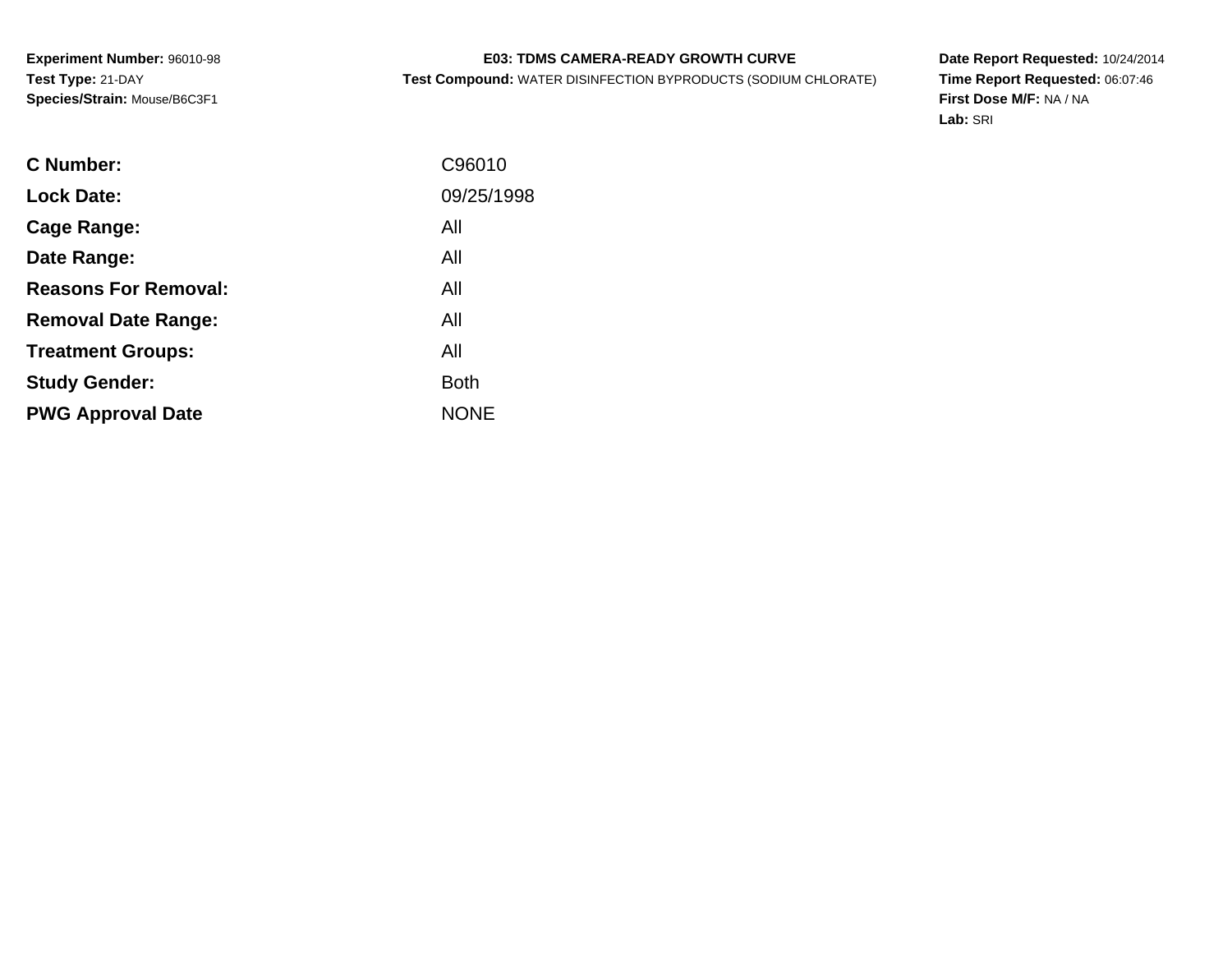## **E03: TDMS CAMERA-READY GROWTH CURVE**

#### **Test Compound:** WATER DISINFECTION BYPRODUCTS (SODIUM CHLORATE)

**Date Report Requested:** 10/24/2014**Time Report Requested:** 06:07:46**First Dose M/F:** NA / NA**Lab:** SRI

**MALE** 

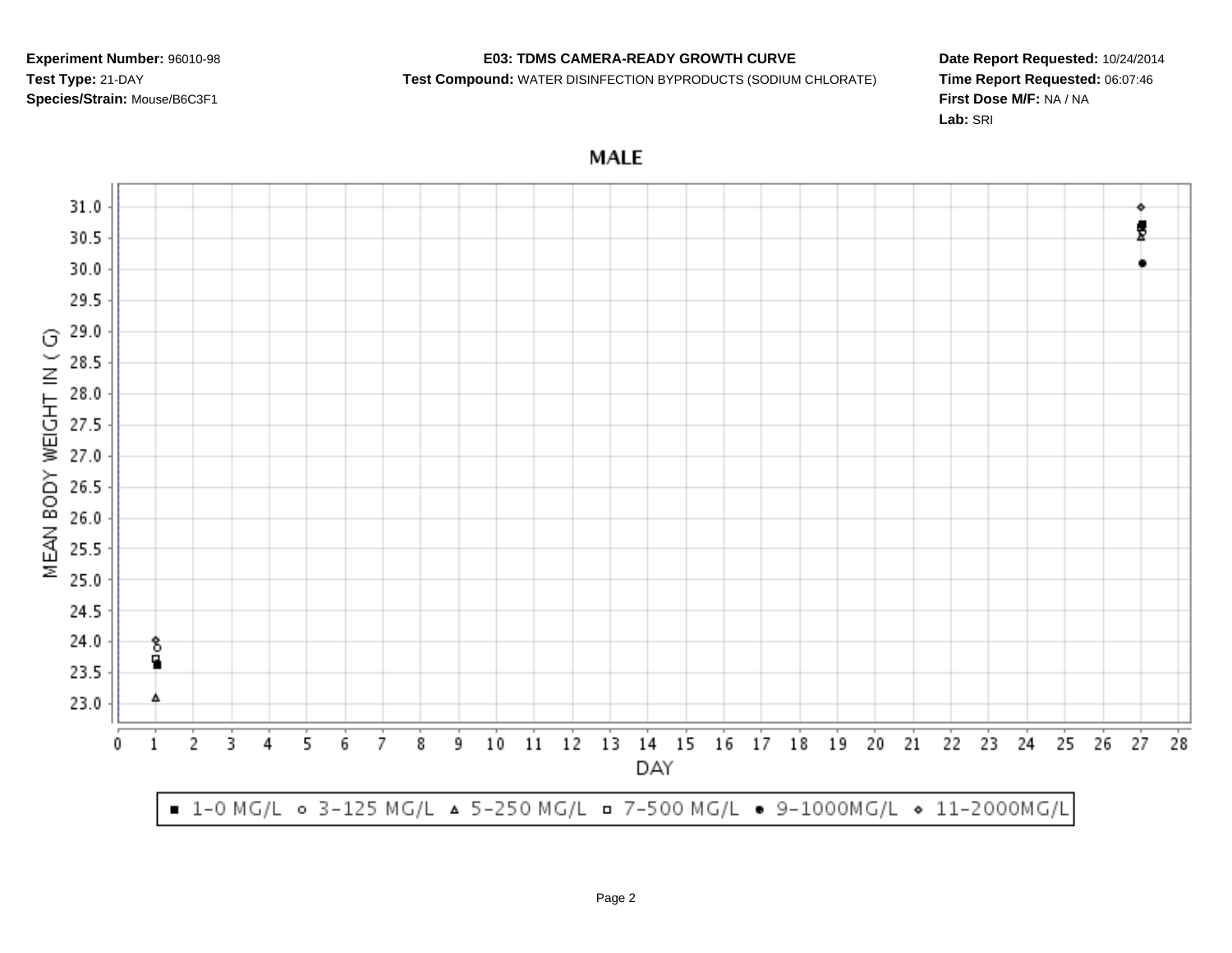## **E03: TDMS CAMERA-READY GROWTH CURVE**

**Test Compound:** WATER DISINFECTION BYPRODUCTS (SODIUM CHLORATE)

**Date Report Requested:** 10/24/2014 **Time Report Requested:** 06:07:46**First Dose M/F:** NA / NA**Lab:** SRI

\*\*\*END OF MALE DATA\*\*\*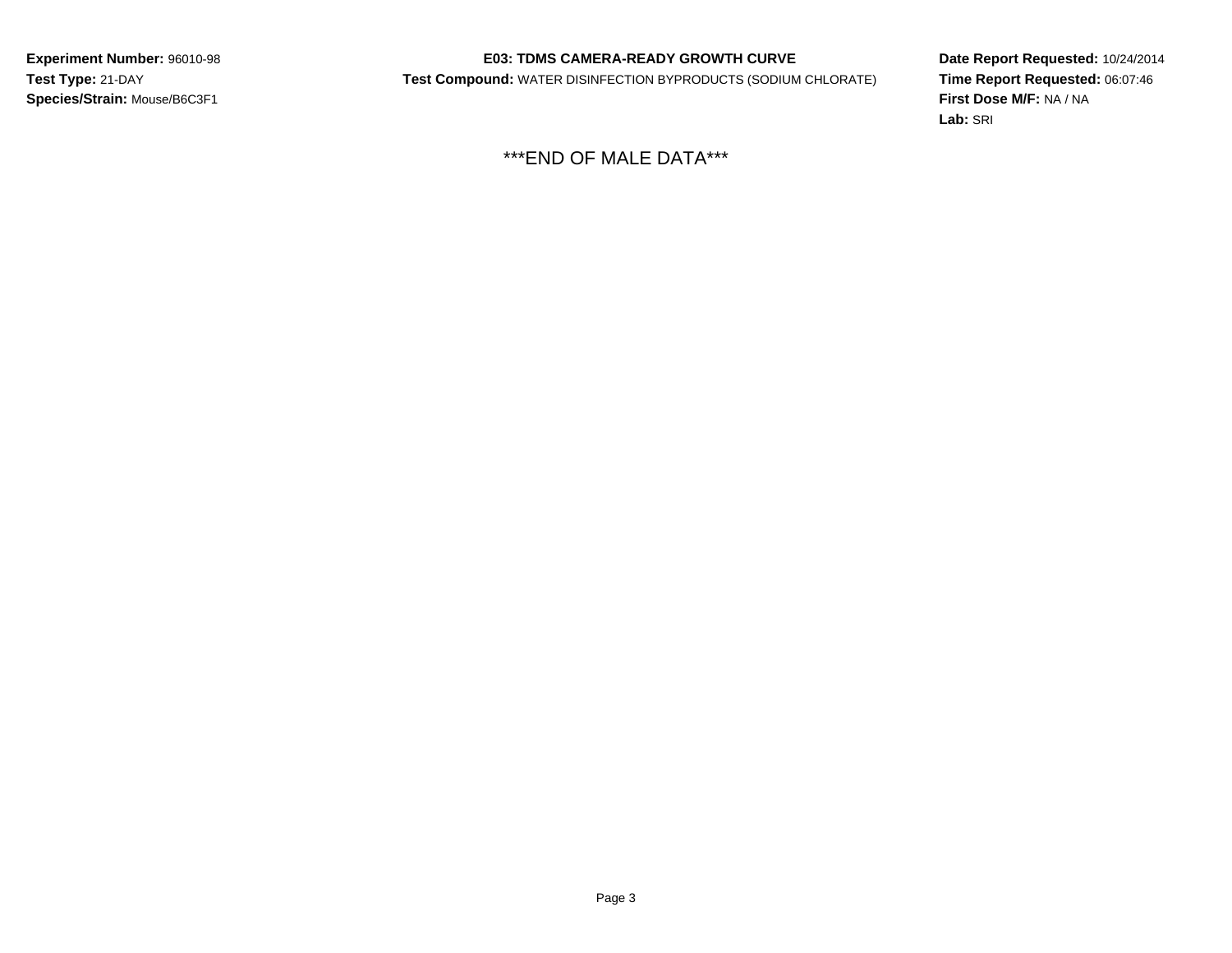## **E03: TDMS CAMERA-READY GROWTH CURVE**

#### **Test Compound:** WATER DISINFECTION BYPRODUCTS (SODIUM CHLORATE)

**Date Report Requested:** 10/24/2014**Time Report Requested:** 06:07:46**First Dose M/F:** NA / NA**Lab:** SRI

Δ  $24.0$ 23.5 ۰ 23.0 MEAN BODY WEIGHT IN (G) 22.5 22.0 21.5  $21.0$ 20.5 20.0 19.5 19.0 12 13 14 15 16 17 18 19 20  $\overline{c}$ 3 5 6 7  $10$  $11$ 21 22 23 24 25 26 27 0 4 8 9 28 1 DAY ■ 2-0 MG/L ○ 4-125 MG/L △ 6-250 MG/L □ 8-500 MG/L ● 10-1000MG/L ◇ 12-2000MG/L

# **FEMALE**